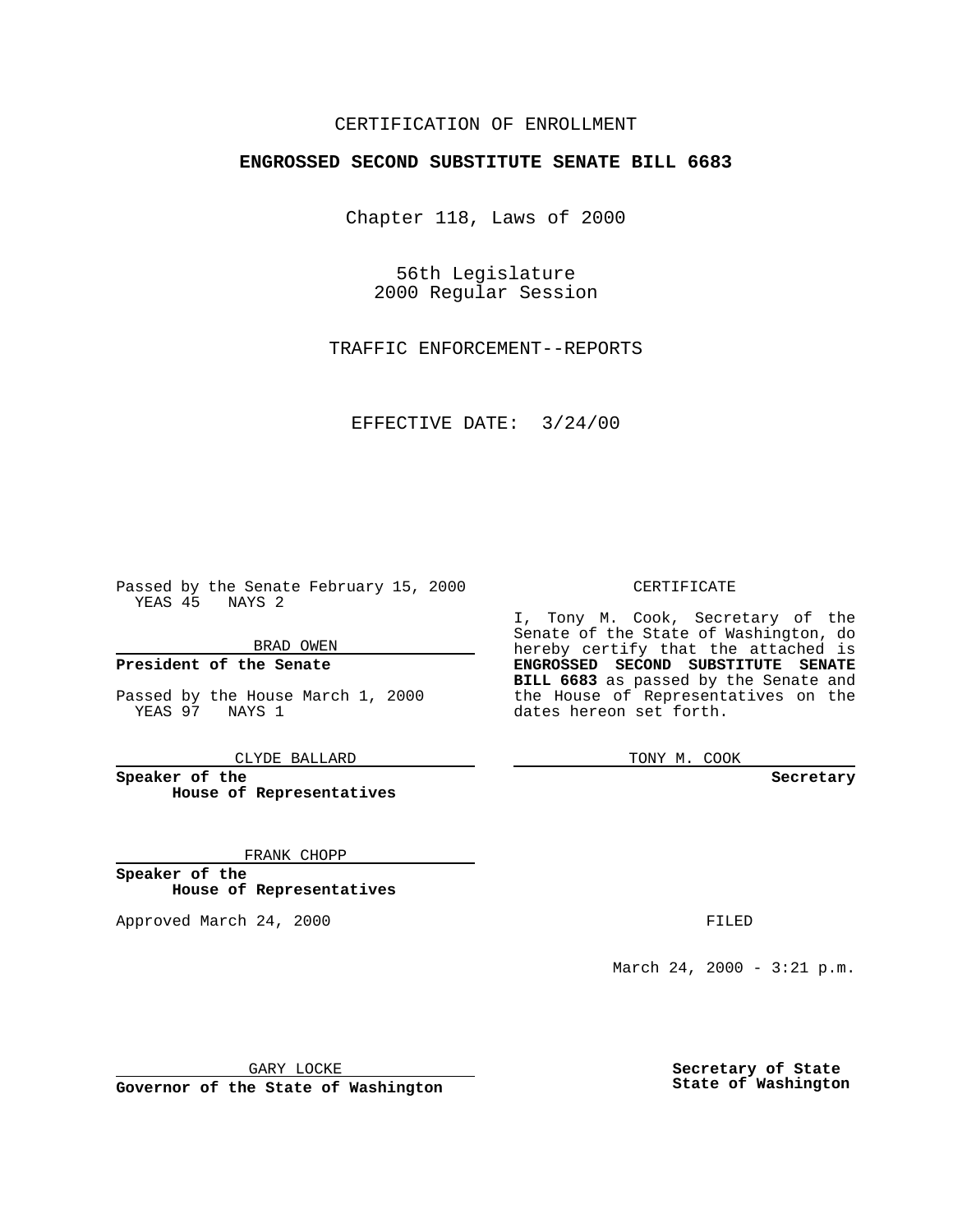## **ENGROSSED SECOND SUBSTITUTE SENATE BILL 6683** \_\_\_\_\_\_\_\_\_\_\_\_\_\_\_\_\_\_\_\_\_\_\_\_\_\_\_\_\_\_\_\_\_\_\_\_\_\_\_\_\_\_\_\_\_\_\_

\_\_\_\_\_\_\_\_\_\_\_\_\_\_\_\_\_\_\_\_\_\_\_\_\_\_\_\_\_\_\_\_\_\_\_\_\_\_\_\_\_\_\_\_\_\_\_

Passed Legislature - 2000 Regular Session

### **State of Washington 56th Legislature 2000 Regular Session**

**By** Senate Committee on Transportation (originally sponsored by Senators Franklin, Kline, Heavey, Thibaudeau and Costa)

Read first time 02/08/2000.

 AN ACT Relating to reporting information on routine traffic enforcement; adding new sections to chapter 43.43 RCW; creating a new section; and declaring an emergency.

BE IT ENACTED BY THE LEGISLATURE OF THE STATE OF WASHINGTON:

 NEW SECTION. **Sec. 1.** A new section is added to chapter 43.43 RCW to read as follows:

 (1) Beginning May 1, 2000, the Washington state patrol shall collect, and report semiannually to the criminal justice training commission, the following information:

 (a) The number of individuals stopped for routine traffic enforcement, whether or not a citation or warning was issued;

 (b) Identifying characteristics of the individual stopped, 13 including the race or ethnicity, approximate age, and gender;

(c) The nature of the alleged violation that led to the stop;

(d) Whether a search was instituted as a result of the stop; and

 (e) Whether an arrest was made, or a written citation issued, as a 17 result of either the stop or the search.

 (2) The criminal justice training commission and the Washington state patrol shall compile the information required under subsection